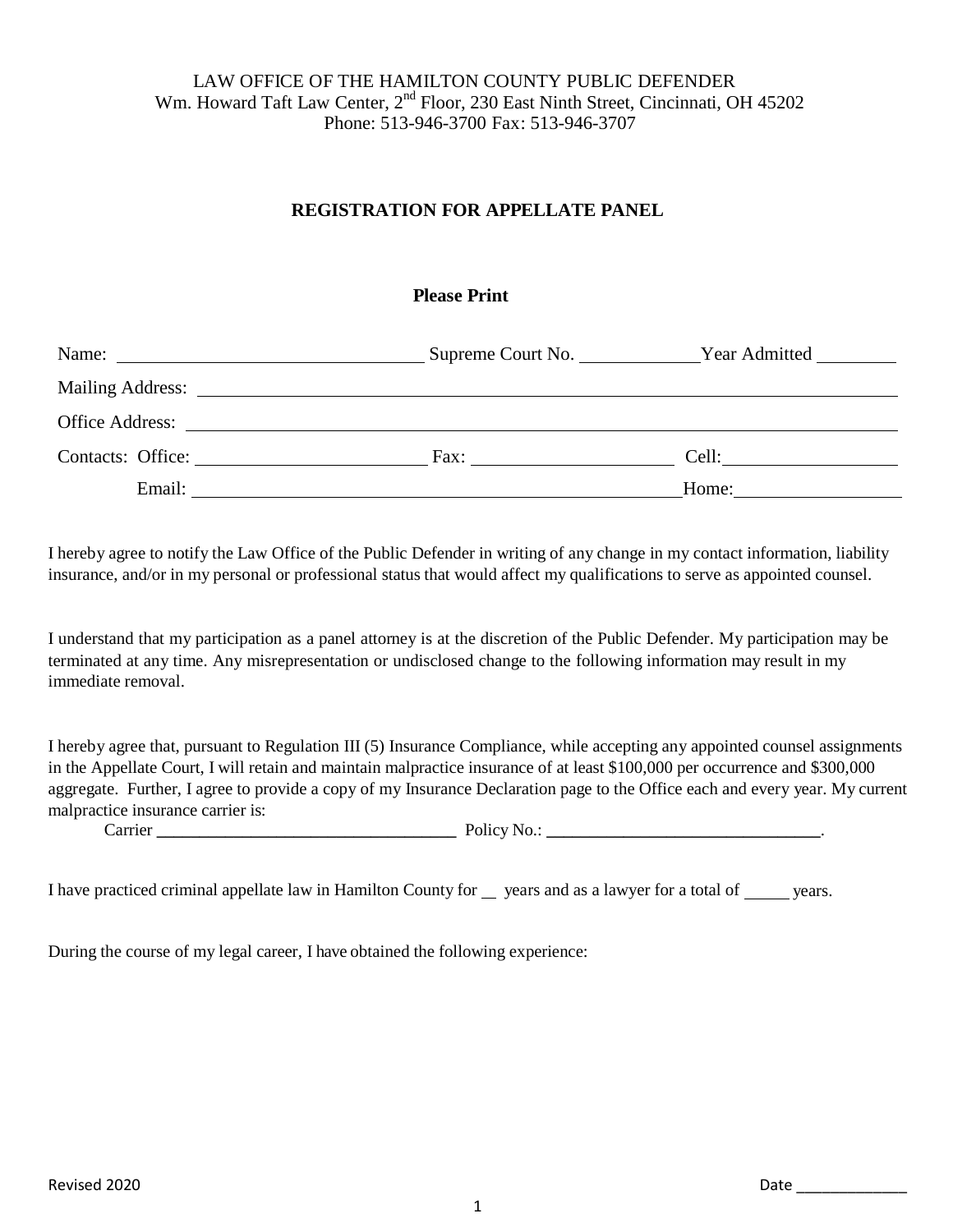# **EXPERIENCE**

Please check all that apply.

(**1) I meet the qualification set forth in Rule 20 of the Ohio Supreme Court "Appointment of Counsel of Indigent Defendants in Capital Cases" and I am currently on the list of attorneys qualified for Aggravated Murder with Death Penalty Specifications as:**



Please list the names and case numbers for your last ten appeals, the five appeals in cases resolved by trial, and the three of those five which were cases involving special felonies or felonies of the first or second degree:

\_\_\_\_\_\_\_\_\_\_\_\_\_\_\_\_\_\_\_\_\_\_\_\_\_\_\_\_\_\_\_\_\_\_\_\_\_\_\_\_\_\_\_\_\_\_\_\_\_\_\_\_\_\_\_\_\_\_\_\_\_\_\_\_\_\_\_\_\_\_\_\_\_\_\_\_\_\_\_\_\_\_\_\_\_\_\_\_\_\_\_\_\_\_\_\_\_

\_\_\_\_\_\_\_\_\_\_\_\_\_\_\_\_\_\_\_\_\_\_\_\_\_\_\_\_\_\_\_\_\_\_\_\_\_\_\_\_\_\_\_\_\_\_\_\_\_\_\_\_\_\_\_\_\_\_\_\_\_\_\_\_\_\_\_\_\_\_\_\_\_\_\_\_\_\_\_\_\_\_\_\_\_\_\_\_\_\_\_\_\_\_\_\_\_ \_\_\_\_\_\_\_\_\_\_\_\_\_\_\_\_\_\_\_\_\_\_\_\_\_\_\_\_\_\_\_\_\_\_\_\_\_\_\_\_\_\_\_\_\_\_\_\_\_\_\_\_\_\_\_\_\_\_\_\_\_\_\_\_\_\_\_\_\_\_\_\_\_\_\_\_\_\_\_\_\_\_\_\_\_\_\_\_\_\_\_\_\_\_\_\_\_ \_\_\_\_\_\_\_\_\_\_\_\_\_\_\_\_\_\_\_\_\_\_\_\_\_\_\_\_\_\_\_\_\_\_\_\_\_\_\_\_\_\_\_\_\_\_\_\_\_\_\_\_\_\_\_\_\_\_\_\_\_\_\_\_\_\_\_\_\_\_\_\_\_\_\_\_\_\_\_\_\_\_\_\_\_\_\_\_\_\_\_\_\_\_\_\_\_ \_\_\_\_\_\_\_\_\_\_\_\_\_\_\_\_\_\_\_\_\_\_\_\_\_\_\_\_\_\_\_\_\_\_\_\_\_\_\_\_\_\_\_\_\_\_\_\_\_\_\_\_\_\_\_\_\_\_\_\_\_\_\_\_\_\_\_\_\_\_\_\_\_\_\_\_\_\_\_\_\_\_\_\_\_\_\_\_\_\_\_\_\_\_\_\_\_

#### **(2) Where the appeal involves convictions for murder or aggravated murder without specifications, I possess:**

(1) At least five years of experience as a criminal appellate attorney, and within ten years proceeding appointment, handled ten or more appeals, five of which must be cases resolved by trial. Of those five cases, three must have been special felonies or felonies of the first or second degree.

(<sup>1</sup>) Within two years prior to appointment, minimum 12 hours CLE in criminal practice and procedure, at least six of which must be appellate practice.

Please list the names and case numbers for your last ten appeals, the five appeals in cases resolved by trial, and the three of those five which were cases involving special felonies or felonies of the first or second degree:

\_\_\_\_\_\_\_\_\_\_\_\_\_\_\_\_\_\_\_\_\_\_\_\_\_\_\_\_\_\_\_\_\_\_\_\_\_\_\_\_\_\_\_\_\_\_\_\_\_\_\_\_\_\_\_\_\_\_\_\_\_\_\_\_\_\_\_\_\_\_\_\_\_\_\_\_\_\_\_\_\_\_\_\_\_\_\_\_\_\_\_\_\_\_\_\_ \_\_\_\_\_\_\_\_\_\_\_\_\_\_\_\_\_\_\_\_\_\_\_\_\_\_\_\_\_\_\_\_\_\_\_\_\_\_\_\_\_\_\_\_\_\_\_\_\_\_\_\_\_\_\_\_\_\_\_\_\_\_\_\_\_\_\_\_\_\_\_\_\_\_\_\_\_\_\_\_\_\_\_\_\_\_\_\_\_\_\_\_\_\_\_\_ \_\_\_\_\_\_\_\_\_\_\_\_\_\_\_\_\_\_\_\_\_\_\_\_\_\_\_\_\_\_\_\_\_\_\_\_\_\_\_\_\_\_\_\_\_\_\_\_\_\_\_\_\_\_\_\_\_\_\_\_\_\_\_\_\_\_\_\_\_\_\_\_\_\_\_\_\_\_\_\_\_\_\_\_\_\_\_\_\_\_\_\_\_\_\_\_ \_\_\_\_\_\_\_\_\_\_\_\_\_\_\_\_\_\_\_\_\_\_\_\_\_\_\_\_\_\_\_\_\_\_\_\_\_\_\_\_\_\_\_\_\_\_\_\_\_\_\_\_\_\_\_\_\_\_\_\_\_\_\_\_\_\_\_\_\_\_\_\_\_\_\_\_\_\_\_\_\_\_\_\_\_\_\_\_\_\_\_\_\_\_\_\_ \_\_\_\_\_\_\_\_\_\_\_\_\_\_\_\_\_\_\_\_\_\_\_\_\_\_\_\_\_\_\_\_\_\_\_\_\_\_\_\_\_\_\_\_\_\_\_\_\_\_\_\_\_\_\_\_\_\_\_\_\_\_\_\_\_\_\_\_\_\_\_\_\_\_\_\_\_\_\_\_\_\_\_\_\_\_\_\_\_\_\_\_\_\_\_\_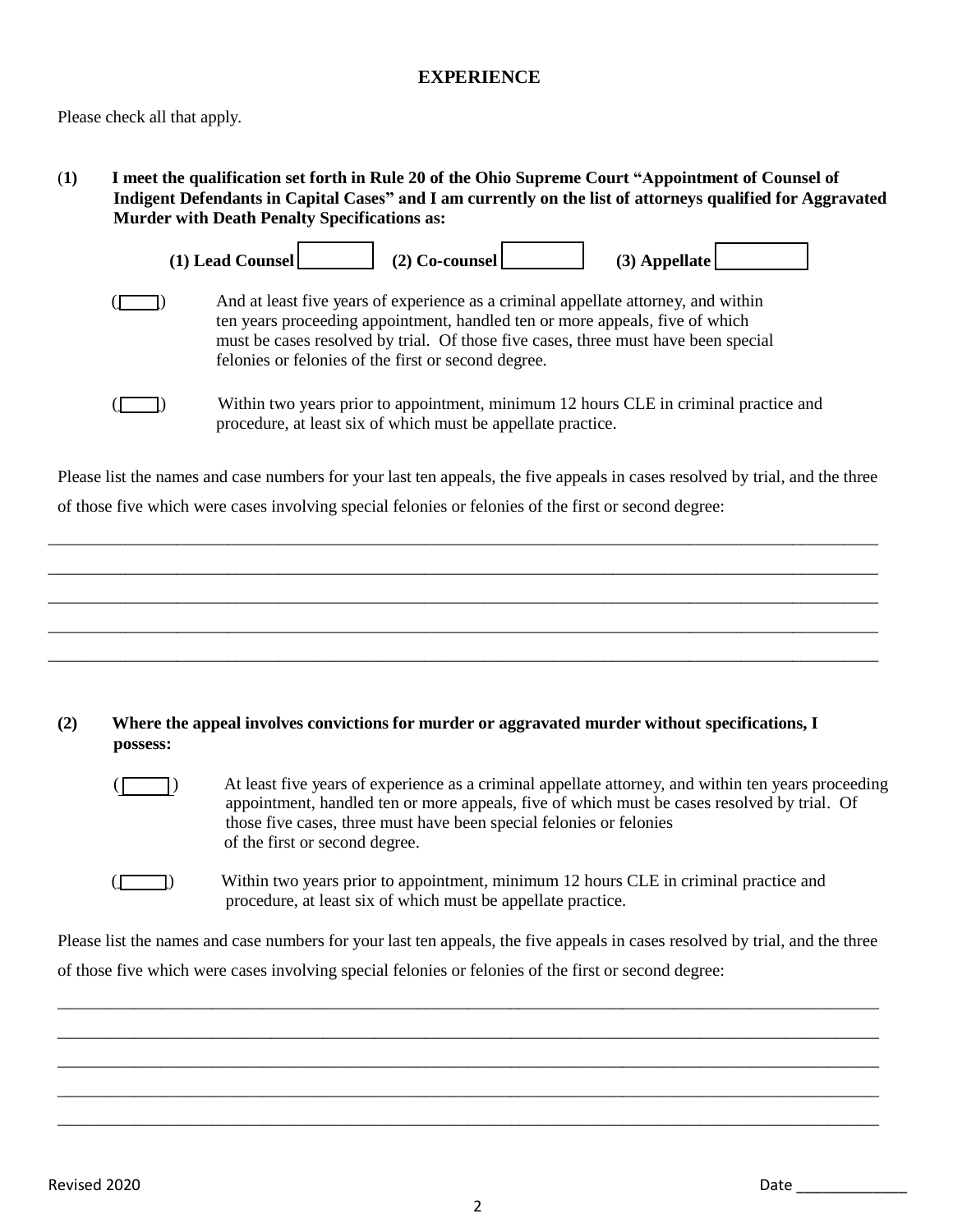### (**3) Where the appeal involves convictions for a felony of the first degree or second degree, I possess:**



(a) At least two years of experience as a criminal appellate attorney, and within ten years proceeding appointment, handled five or more appeals, three of which must be cases resolved by trial. Of those three cases, one must have been special felonies or felonies of the first or second degree. (\_\_\_\_\_\_) Within two years prior to appointment, minimum 12 hours CLE in criminal practice and procedure, at least six of which must be appellate practice.

Please list the names and case numbers for your last five appeals, the three appeals in cases resolved by trial, and the one of

those three which was a case involving special felonies or felonies of the first or second degree:

\_\_\_\_\_\_\_\_\_\_\_\_\_\_\_\_\_\_\_\_\_\_\_\_\_\_\_\_\_\_\_\_\_\_\_\_\_\_\_\_\_\_\_\_\_\_\_\_\_\_\_\_\_\_\_\_\_\_\_\_\_\_\_\_\_\_\_\_\_\_\_\_\_\_\_\_\_\_\_\_\_\_\_\_\_\_\_\_\_\_\_\_\_\_\_\_ \_\_\_\_\_\_\_\_\_\_\_\_\_\_\_\_\_\_\_\_\_\_\_\_\_\_\_\_\_\_\_\_\_\_\_\_\_\_\_\_\_\_\_\_\_\_\_\_\_\_\_\_\_\_\_\_\_\_\_\_\_\_\_\_\_\_\_\_\_\_\_\_\_\_\_\_\_\_\_\_\_\_\_\_\_\_\_\_\_\_\_\_\_\_\_\_ \_\_\_\_\_\_\_\_\_\_\_\_\_\_\_\_\_\_\_\_\_\_\_\_\_\_\_\_\_\_\_\_\_\_\_\_\_\_\_\_\_\_\_\_\_\_\_\_\_\_\_\_\_\_\_\_\_\_\_\_\_\_\_\_\_\_\_\_\_\_\_\_\_\_\_\_\_\_\_\_\_\_\_\_\_\_\_\_\_\_\_\_\_\_\_\_ \_\_\_\_\_\_\_\_\_\_\_\_\_\_\_\_\_\_\_\_\_\_\_\_\_\_\_\_\_\_\_\_\_\_\_\_\_\_\_\_\_\_\_\_\_\_\_\_\_\_\_\_\_\_\_\_\_\_\_\_\_\_\_\_\_\_\_\_\_\_\_\_\_\_\_\_\_\_\_\_\_\_\_\_\_\_\_\_\_\_\_\_\_\_\_\_

\_\_\_\_\_\_\_\_\_\_\_\_\_\_\_\_\_\_\_\_\_\_\_\_\_\_\_\_\_\_\_\_\_\_\_\_\_\_\_\_\_\_\_\_\_\_\_\_\_\_\_\_\_\_\_\_\_\_\_\_\_\_\_\_\_\_\_\_\_\_\_\_\_\_\_\_\_\_\_\_\_\_\_\_\_\_\_\_\_\_\_\_\_\_\_\_

### **(4) Where the appeal involves convictions for a felony of the third degree, I possess:**



At least two years of experience as a criminal appellate attorney, and within six years proceeding appointment, handled three or more appeals, one of which must be a felony and have been resolved by trial.

Within two years prior to appointment, minimum 12 hours CLE in criminal practice and procedure, at least six of which must be appellate practice.

Please list the names and case numbers for your last three appeals, and at least one appeal resolved by trial which involved a felony:

\_\_\_\_\_\_\_\_\_\_\_\_\_\_\_\_\_\_\_\_\_\_\_\_\_\_\_\_\_\_\_\_\_\_\_\_\_\_\_\_\_\_\_\_\_\_\_\_\_\_\_\_\_\_\_\_\_\_\_\_\_\_\_\_\_\_\_\_\_\_\_\_\_\_\_\_\_\_\_\_\_\_\_\_\_\_\_\_\_\_\_\_\_\_\_\_ \_\_\_\_\_\_\_\_\_\_\_\_\_\_\_\_\_\_\_\_\_\_\_\_\_\_\_\_\_\_\_\_\_\_\_\_\_\_\_\_\_\_\_\_\_\_\_\_\_\_\_\_\_\_\_\_\_\_\_\_\_\_\_\_\_\_\_\_\_\_\_\_\_\_\_\_\_\_\_\_\_\_\_\_\_\_\_\_\_\_\_\_\_\_\_\_ \_\_\_\_\_\_\_\_\_\_\_\_\_\_\_\_\_\_\_\_\_\_\_\_\_\_\_\_\_\_\_\_\_\_\_\_\_\_\_\_\_\_\_\_\_\_\_\_\_\_\_\_\_\_\_\_\_\_\_\_\_\_\_\_\_\_\_\_\_\_\_\_\_\_\_\_\_\_\_\_\_\_\_\_\_\_\_\_\_\_\_\_\_\_\_\_ \_\_\_\_\_\_\_\_\_\_\_\_\_\_\_\_\_\_\_\_\_\_\_\_\_\_\_\_\_\_\_\_\_\_\_\_\_\_\_\_\_\_\_\_\_\_\_\_\_\_\_\_\_\_\_\_\_\_\_\_\_\_\_\_\_\_\_\_\_\_\_\_\_\_\_\_\_\_\_\_\_\_\_\_\_\_\_\_\_\_\_\_\_\_\_\_ \_\_\_\_\_\_\_\_\_\_\_\_\_\_\_\_\_\_\_\_\_\_\_\_\_\_\_\_\_\_\_\_\_\_\_\_\_\_\_\_\_\_\_\_\_\_\_\_\_\_\_\_\_\_\_\_\_\_\_\_\_\_\_\_\_\_\_\_\_\_\_\_\_\_\_\_\_\_\_\_\_\_\_\_\_\_\_\_\_\_\_\_\_\_\_\_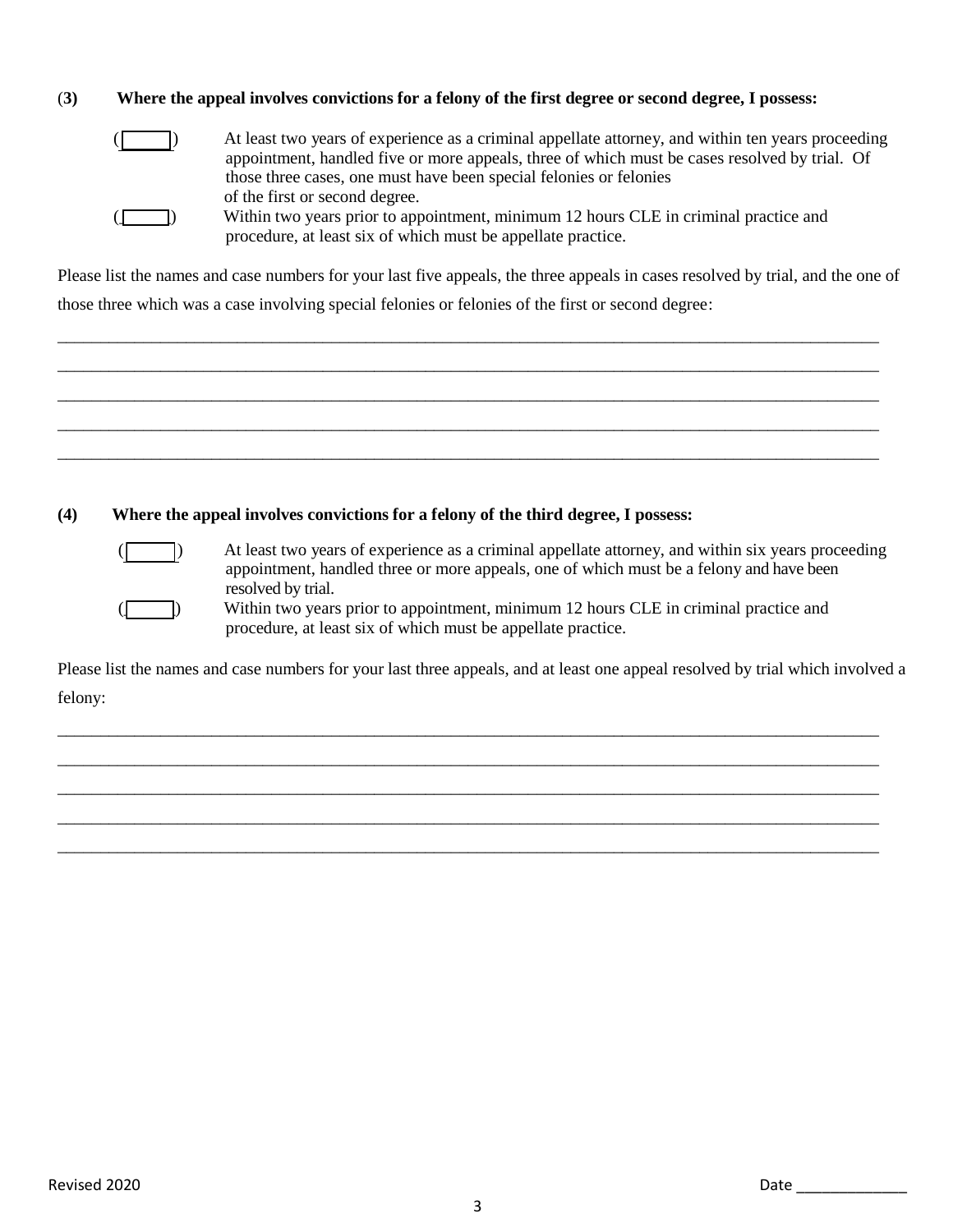#### **(5) Where the appeal involves convictions for a felony of the fourth or fifth degree or a misdemeanor, I possess: (Please check all that apply)**

| At least one year of experience as a criminal attorney and at least one trial; or                                                                                                                                                                                                                 |
|---------------------------------------------------------------------------------------------------------------------------------------------------------------------------------------------------------------------------------------------------------------------------------------------------|
| Within two years of appointment, completed a training program on criminal appellate<br>practice and procedure, certified for six hours of continuing legal education credit by the<br>Ohio Supreme Court Commission on Continuing Legal Education and approved by the<br>Ohio Public Defender; or |
| Within two years of appointment, completed a clinical legal education program focusing on<br>criminal appellate practice.                                                                                                                                                                         |
| If an appeal involves the charge of OVI I acknowledge that I have received a minimum of 6<br>hours of CLE focused on OVI practice and procedure.                                                                                                                                                  |

Please list the name(s) and case number(s) for your most recent appeal(s), your most recent trial, and/or program(s) attended over the last two years:

\_\_\_\_\_\_\_\_\_\_\_\_\_\_\_\_\_\_\_\_\_\_\_\_\_\_\_\_\_\_\_\_\_\_\_\_\_\_\_\_\_\_\_\_\_\_\_\_\_\_\_\_\_\_\_\_\_\_\_\_\_\_\_\_\_\_\_\_\_\_\_\_\_\_\_\_\_\_\_\_\_\_\_\_\_\_\_\_\_\_\_\_\_\_\_\_\_ \_\_\_\_\_\_\_\_\_\_\_\_\_\_\_\_\_\_\_\_\_\_\_\_\_\_\_\_\_\_\_\_\_\_\_\_\_\_\_\_\_\_\_\_\_\_\_\_\_\_\_\_\_\_\_\_\_\_\_\_\_\_\_\_\_\_\_\_\_\_\_\_\_\_\_\_\_\_\_\_\_\_\_\_\_\_\_\_\_\_\_\_\_\_\_\_\_ \_\_\_\_\_\_\_\_\_\_\_\_\_\_\_\_\_\_\_\_\_\_\_\_\_\_\_\_\_\_\_\_\_\_\_\_\_\_\_\_\_\_\_\_\_\_\_\_\_\_\_\_\_\_\_\_\_\_\_\_\_\_\_\_\_\_\_\_\_\_\_\_\_\_\_\_\_\_\_\_\_\_\_\_\_\_\_\_\_\_\_\_\_\_\_\_\_ \_\_\_\_\_\_\_\_\_\_\_\_\_\_\_\_\_\_\_\_\_\_\_\_\_\_\_\_\_\_\_\_\_\_\_\_\_\_\_\_\_\_\_\_\_\_\_\_\_\_\_\_\_\_\_\_\_\_\_\_\_\_\_\_\_\_\_\_\_\_\_\_\_\_\_\_\_\_\_\_\_\_\_\_\_\_\_\_\_\_\_\_\_\_\_\_\_ \_\_\_\_\_\_\_\_\_\_\_\_\_\_\_\_\_\_\_\_\_\_\_\_\_\_\_\_\_\_\_\_\_\_\_\_\_\_\_\_\_\_\_\_\_\_\_\_\_\_\_\_\_\_\_\_\_\_\_\_\_\_\_\_\_\_\_\_\_\_\_\_\_\_\_\_\_\_\_\_\_\_\_\_\_\_\_\_\_\_\_\_\_\_\_\_\_

**Exceptional circumstances:** An attorney who does not meet the requirements of this rule may request an exemption for exceptional circumstances and, if approved, may proceed as being qualified. An attorney requesting such an exemption must submit to the Ohio Public Defender Commission materials that demonstrate that high quality, competent representation will be provided. The request and all supporting materials must be submitted at least two weeks prior to a regularly scheduled quarterly meeting of the Ohio Public Defender Commission. Applicants will be notified of the Commission's decision within two weeks after the Commission's meeting.

 Based upon the foregoing, I believe I am qualified and should be categorized for the following categories of Appeals:

| ( Aggravated Murder with Specifications (Capital) |  |                     |  |                                                         |
|---------------------------------------------------|--|---------------------|--|---------------------------------------------------------|
| ( Cher Homicides                                  |  | $\Box$ Felonies 1-2 |  | $\left(\begin{array}{cc} \end{array}\right)$ Felonies 3 |
| $($ $)$ Felonies 4-5                              |  | ( ) Misdemeanors    |  |                                                         |

\* Please attach a copy of a significant appellate brief written by the applicant within the last three years.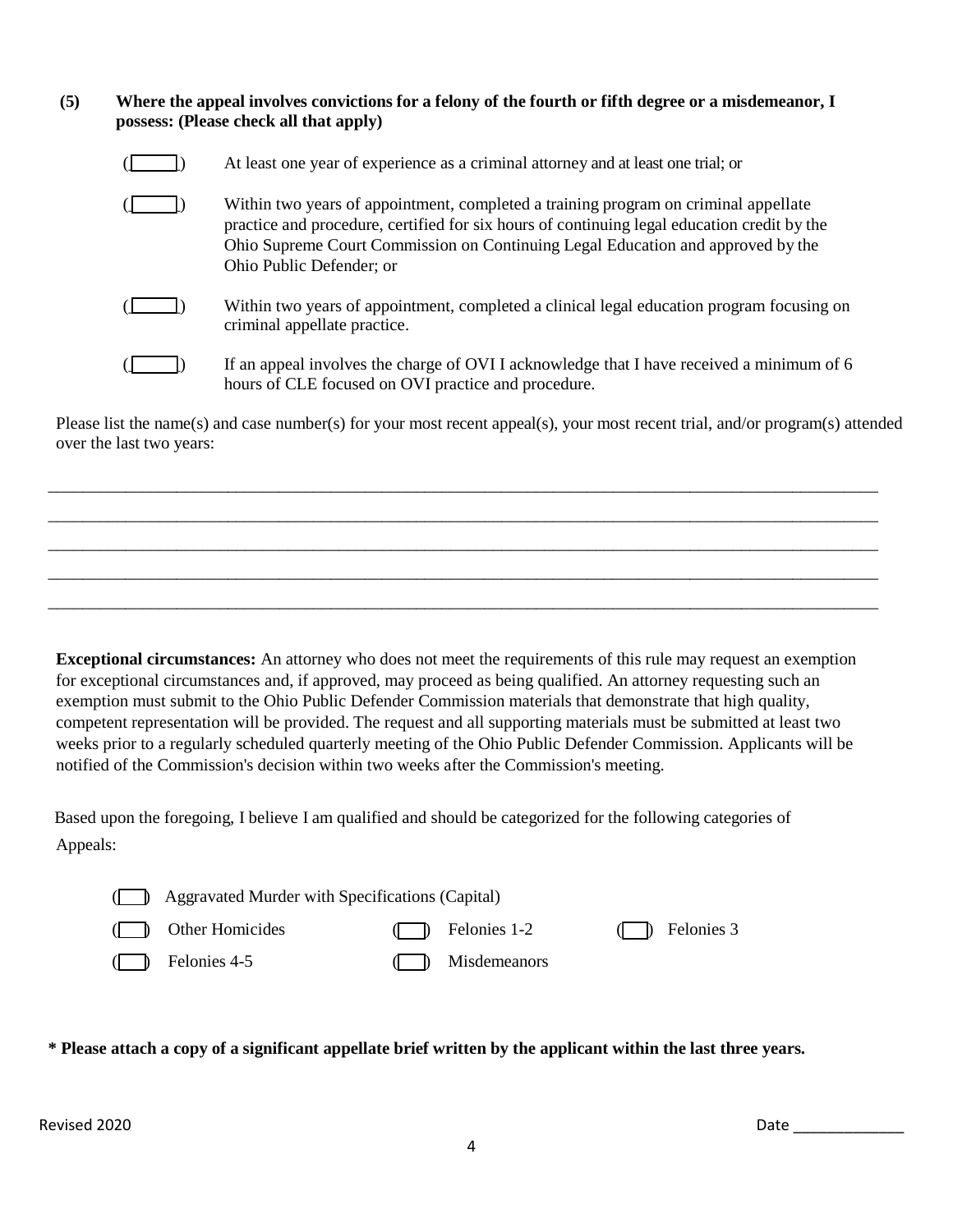| I would like to participate in the mentoring program either as a mentor | or mentee |  |
|-------------------------------------------------------------------------|-----------|--|
|                                                                         |           |  |

I understand and agree that if I am assigned a case by a trial judge or the appellate court that exceeds my qualifications, I will report said fact to the Law Office of the Public Defender and request assistance. Please check: I agree  $\Box$ 

I agree that if I receive an Entry Appointing Appellate Counsel that allows me to appeal to the First District Court of Appeals **and,** if necessary, to the Ohio Supreme Court, and I lose the appeal in the First District, I will continue the direct appeal to the Ohio Supreme Court after consultation with and approval by my client. I also agree that if I receive an Entry Appointing Appellate Counsel that allows me to appeal to the First District Court of Appeals **only**, and I lose the appeal in the First District, I will promptly notify my client of his/her right to appeal to the Ohio Supreme Court; the pertinent time limitations for that filing; and the fact that I will not be handling that appeal. Finally, I agree that if I receive an Entry Appointing Appellate Counsel that allows me to appeal to the First District Court of Appeals **only**, should I win the appeal in the First District and the State of Ohio appeals to the Ohio Supreme Court, I will continue to represent my client in the Ohio Supreme Court by requesting that such Court appoint me to continue that direct appeal. Please check: I agree

I understand that vouchers are to be submitted within thirty days of case termination. Failure to submit the voucher in a timely fashion will result in a 50% reduction in the fee. Please check: I understand  $\Box$ .

I agree that every two years, I shall have a minimum of twelve CLE hours in criminal practice and procedure, of which six of my CLE hours shall be concentrated in the area of criminal appellate practice and procedures. Please check: I agree

I am/have been the subject of an ethical grievance/disciplinary/contempt proceeding in connection to my professional license. Please check: True  $\Box$  False  $\Box$ . If true, please attach a detailed explanation of the proceedings and outcome.

I agree to make myself available to have my picture taken to be maintained in an inter-office directory of panel and contract attorneys. Please check:  $I$  agree  $\Box$ .

I have been provided a copy and have read the Standards, Guidelines, and Regulations of the Law Office of the Hamilton County Public Defender available online at [www.hamiltoncountypd.org](http://www.hamiltoncountypd.org/) and hereby certify that I was admitted to the Bar in (year) and have practiced criminal law for \_\_\_\_\_ years. Although in appellate practice it is difficult to personally interview clients who are often already transferred to the Ohio Department of Rehabilitation and Corrections by the time appellate counsel is appointed, I agree to immediately contact my client personally or by letter upon being appointed; and I agree to confer with them in person if possible, or by mail as often as necessary to effectively represent them in their appeal. Please check: I agree

I have read and understand the Attorney Qualifications established for appointed counsel as set out O.A.C. 120-1-10 and agree that I am in compliance with the training and experience listed therein. Please check: I agree